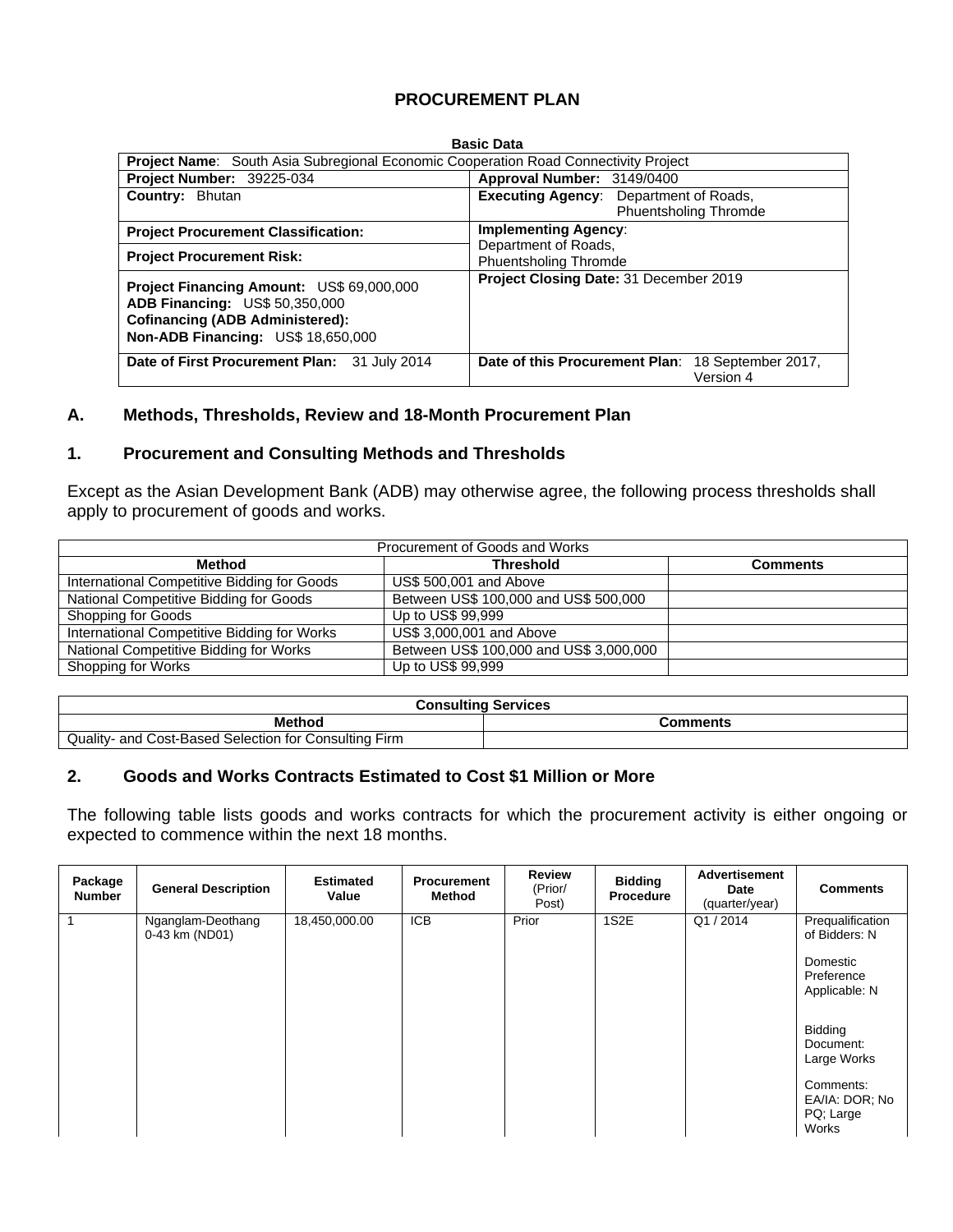| $\overline{2}$ | Nganglam-Deothang<br>43-68 km (ND02)                                          | 13,150,000.00 | ICB        | Prior | 1S2E | Q1/2014   | Prequalification<br>of Bidders: N<br>Domestic<br>Preference<br>Applicable: N<br>Bidding<br>Document:<br>Large Works<br>Comments:<br>EA/IA: DOR; No<br>PQ; Large<br>Works |
|----------------|-------------------------------------------------------------------------------|---------------|------------|-------|------|-----------|--------------------------------------------------------------------------------------------------------------------------------------------------------------------------|
| <b>PAR-01</b>  | Bhalujhora Bridge on<br>Pasakha Access Road                                   | 1,650,000.00  | <b>NCB</b> | Prior | 1S2E | Q2 / 2017 | Prequalification<br>of Bidders: N<br>Domestic<br>Preference<br>Applicable: N<br>Bidding<br>Document:<br>Small Works<br>Comments:<br>re-bid                               |
| <b>PAR-02</b>  | Multi-cellular box<br>culvert, LCS and<br>Roadworks on Pasakha<br>Access Road | 1,550,000.00  | <b>NCB</b> | Prior | 1S2E | Q2 / 2017 | Prequalification<br>of Bidders: N<br>Domestic<br>Preference<br>Applicable: N<br>Bidding<br>Document:<br>Small Works<br>Comments:<br>re-bid                               |
| <b>PAR-03</b>  | <b>Construction of Gabion</b><br>works on Pasakha<br>Access Road              | 2,100,000.00  | <b>NCB</b> | Prior | 1S1E | Q2 / 2017 | Prequalification<br>of Bidders: N<br>Domestic<br>Preference<br>Applicable: N<br>Bidding<br>Document:<br>Small Works<br>Comments:<br>re-bid                               |

# **3. Consulting Services Contracts Estimated to Cost \$100,000 or More**

The following table lists consulting services contracts for which the recruitment activity is either ongoing or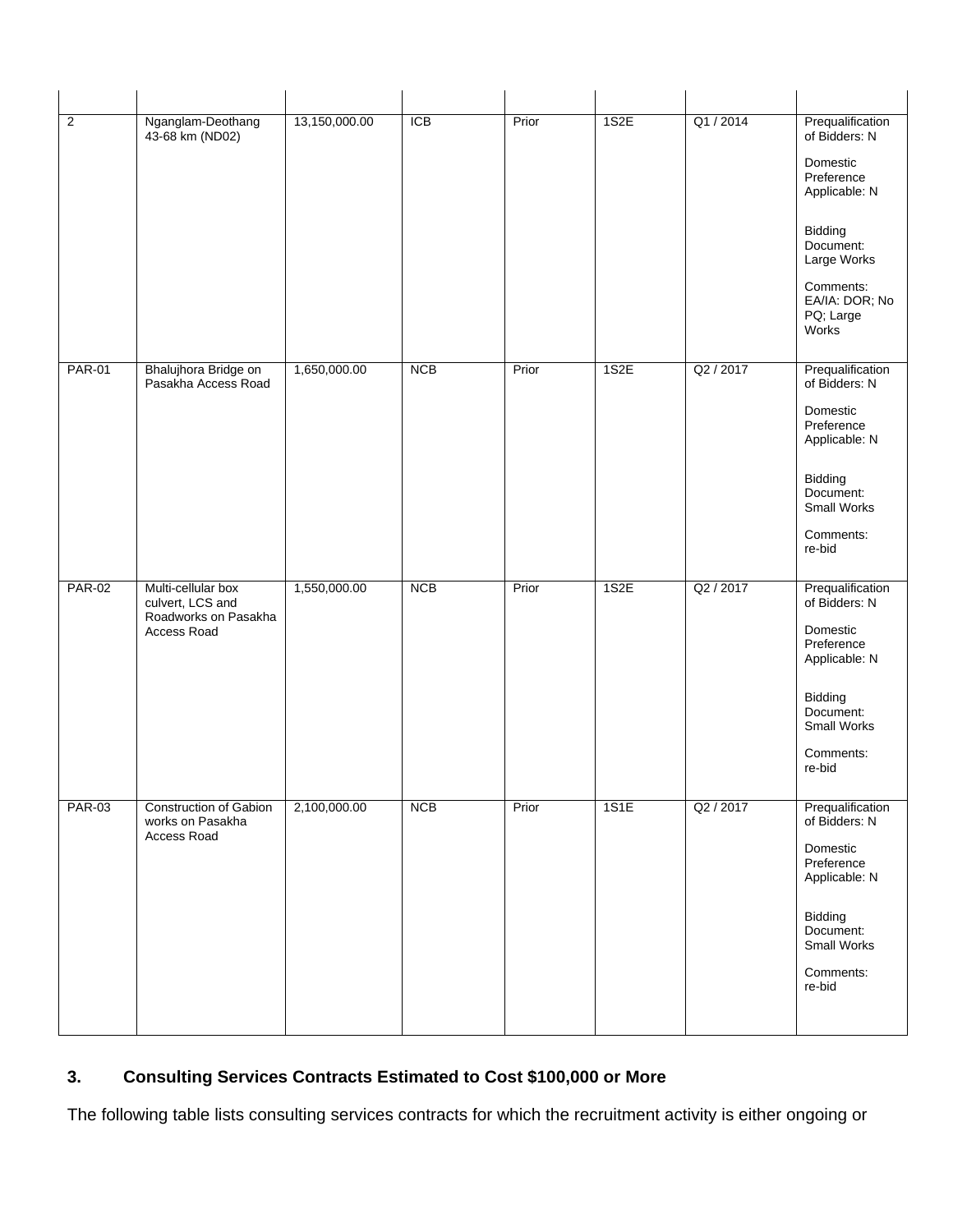expected to commence within the next 18 months.

| Package<br><b>Number</b> | <b>General Description</b> | Estimated<br>Value | Recruitment<br>Method | <b>Review</b><br>(Prior/<br>Post) | <b>Advertisement</b><br>Date<br>(quarter/year) | Type of<br>Proposal | Comments |
|--------------------------|----------------------------|--------------------|-----------------------|-----------------------------------|------------------------------------------------|---------------------|----------|
| None                     |                            |                    |                       |                                   |                                                |                     |          |

#### **4. Goods and Works Contracts Estimated to Cost Less than \$1 Million and Consulting Services Contracts Less than \$100,000 (Smaller Value Contracts)**

The following table lists smaller-value goods, works and consulting services contracts for which the activity is either ongoing or expected to commence within the next 18 months.

| Goods and Works          |                               |                           |                               |                                     |                                   |                                    |                                                    |          |  |  |  |
|--------------------------|-------------------------------|---------------------------|-------------------------------|-------------------------------------|-----------------------------------|------------------------------------|----------------------------------------------------|----------|--|--|--|
| Package<br><b>Number</b> | General<br><b>Description</b> | <b>Estimated</b><br>Value | Number of<br><b>Contracts</b> | <b>Procurement</b><br><b>Method</b> | <b>Review</b><br>(Prior/<br>Post) | <b>Biddina</b><br><b>Procedure</b> | <b>Advertisement</b><br><b>Date</b> (quarter/year) | Comments |  |  |  |
| None                     |                               |                           |                               |                                     |                                   |                                    |                                                    |          |  |  |  |

| <b>Consulting Services</b> |                               |                           |                               |                                     |                            |                                         |                            |                 |  |  |  |
|----------------------------|-------------------------------|---------------------------|-------------------------------|-------------------------------------|----------------------------|-----------------------------------------|----------------------------|-----------------|--|--|--|
| Package<br><b>Number</b>   | General<br><b>Description</b> | <b>Estimated</b><br>Value | Number of<br><b>Contracts</b> | <b>Recruitment</b><br><b>Method</b> | Review<br>'Prior/<br>Post) | Advertisement<br>Date<br>(quarter/year) | Type of<br><b>Proposal</b> | <b>Comments</b> |  |  |  |
| None                       |                               |                           |                               |                                     |                            |                                         |                            |                 |  |  |  |

## **B. Indicative List of Packages Required Under the Project**

The following table provides an indicative list of goods, works and consulting services contracts over the life of the project, other than those mentioned in previous sections (i.e., those expected beyond the current period).

| <b>Goods and Works</b>   |                                |                                           |                                                   |                              |                        |                             |                                                                                                                                                     |
|--------------------------|--------------------------------|-------------------------------------------|---------------------------------------------------|------------------------------|------------------------|-----------------------------|-----------------------------------------------------------------------------------------------------------------------------------------------------|
| Package<br><b>Number</b> | <b>General Description</b>     | <b>Estimated</b><br>Value<br>(cumulative) | <b>Estimated</b><br>Number of<br><b>Contracts</b> | Procurement<br><b>Method</b> | Review<br>(Prior/Post) | <b>Bidding</b><br>Procedure | <b>Comments</b>                                                                                                                                     |
| 6                        | Alay Land Custom<br>Station    | 350,000.00                                | 1                                                 | NCB                          | Prior                  | 1S2E                        | Prequalification of<br>Bidders: N<br>Domestic<br>Preference<br>Applicable: N<br><b>Bidding Document:</b><br>Small Works<br>Comments: EA/IA:<br>PT   |
| $\overline{7}$           | Eco-friendly<br>transportation | 450,000.00                                | $\mathbf{1}$                                      | <b>ICB</b>                   | Prior                  | 1S2E                        | Prequalification of<br>Bidders: N<br>Domestic<br>Preference<br>Applicable: N<br><b>Bidding Document:</b><br>Goods<br>Comments: EA/IA:<br><b>DOR</b> |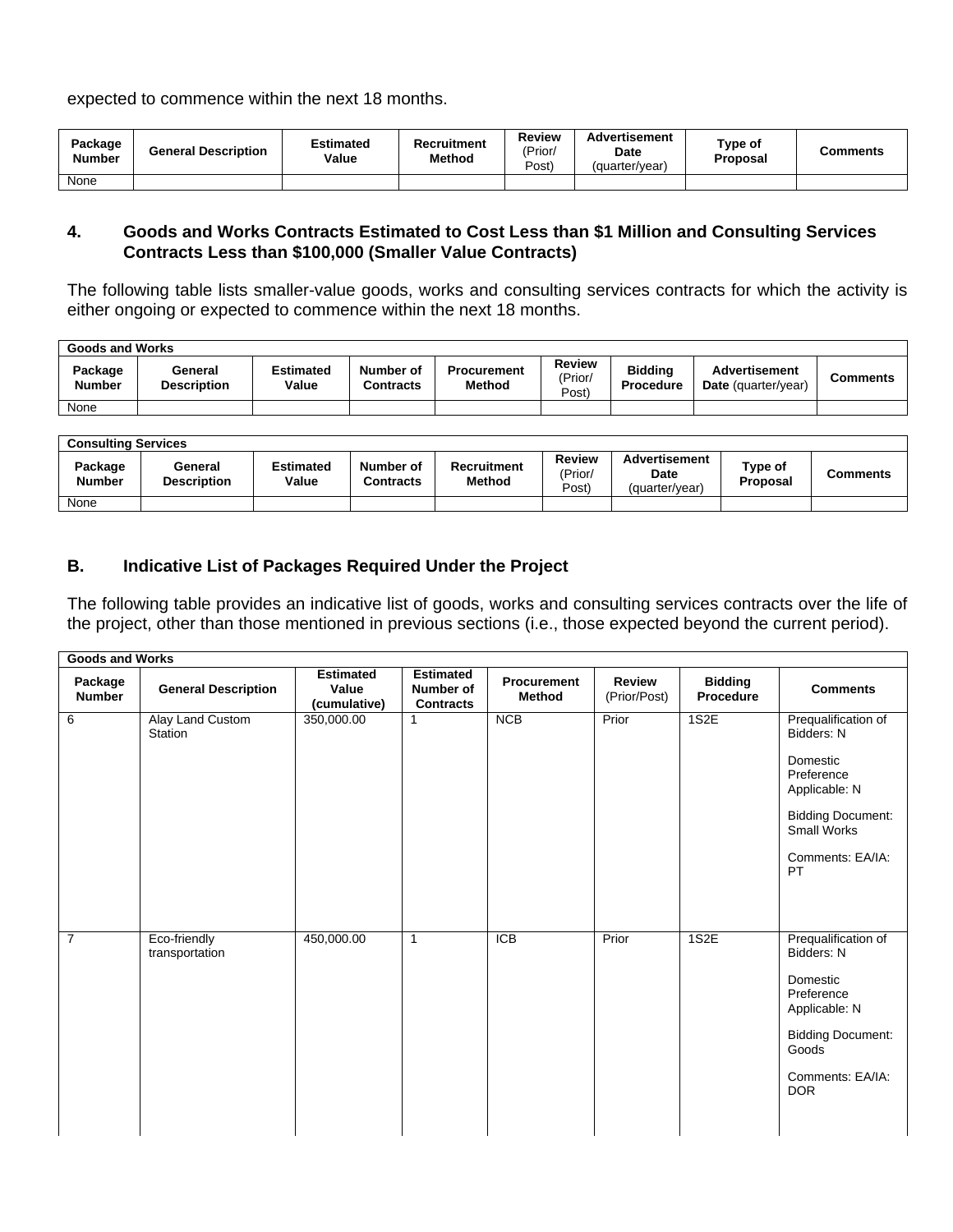|                          | <b>Consulting Services</b> |                                           |                                                   |                                     |                               |                     |                 |  |  |  |
|--------------------------|----------------------------|-------------------------------------------|---------------------------------------------------|-------------------------------------|-------------------------------|---------------------|-----------------|--|--|--|
| Package<br><b>Number</b> | <b>General Description</b> | <b>Estimated</b><br>Value<br>(cumulative) | <b>Estimated</b><br>Number of<br><b>Contracts</b> | <b>Recruitment</b><br><b>Method</b> | <b>Review</b><br>(Prior/Post) | Type of<br>Proposal | <b>Comments</b> |  |  |  |
| None                     |                            |                                           |                                                   |                                     |                               |                     |                 |  |  |  |

# **C. List of Awarded and On-going, and Completed Contracts**

The following tables list the awarded and on-going contracts, and completed contracts.

# 1. Awarded and Ongoing Contracts

| <b>Goods and Works</b>   |                                                                              |                           |                              |                              |                                                |                                                 |                                                                                                                                        |
|--------------------------|------------------------------------------------------------------------------|---------------------------|------------------------------|------------------------------|------------------------------------------------|-------------------------------------------------|----------------------------------------------------------------------------------------------------------------------------------------|
| Package<br><b>Number</b> | General<br><b>Description</b>                                                | <b>Estimated</b><br>Value | Awarded<br>Contract<br>Value | <b>Procurement</b><br>Method | <b>Advertisement</b><br>Date<br>(quarter/year) | Date of ADB<br>Approval of<br>Contract<br>Award | <b>Comments</b>                                                                                                                        |
| <b>PAR-001</b>           | Emergency<br>Protection<br>Works under the<br>Pasakha Access<br>Road Project | 255,000.00                | 254,535.18                   | NCB                          | Q1/2017                                        | 23-MAY-17                                       | Direct contracting<br>for emergency<br>works                                                                                           |
| 5a                       | Northern Bypass<br>Road (Package<br>$I)$ in<br>Phuentsholing                 | 3,200,000.00              | 2,894,366.00                 | $\overline{ICB}$             | Q1/2017                                        | 15-JUN-17                                       |                                                                                                                                        |
| 5 <sub>b</sub>           | Northern Bypass<br>Road (Package<br>$II)$ in<br>Phuentsholing                | 3,911,000.00              | 3,590,439.00                 | <b>ICB</b>                   | Q1/2017                                        | 15-JUN-17                                       |                                                                                                                                        |
| 3                        | Pasakha access<br>road (PA01)                                                | 5,900,000.00              | 3,560,051.29                 | <b>ICB</b>                   | Q1/2014                                        | 08-MAY-15                                       | Contract has been<br>terminated in<br>January 2017. The<br>package will be bid<br>out, divided into 3<br>packages, using<br><b>NCB</b> |
| 4                        | Phuentsholing<br>mini-dry port                                               | 2,400,000.00              | 2,089,358.00                 | $\overline{ICB}$             | Q2 / 2016                                      | 24-MAR-17                                       |                                                                                                                                        |

|                          | <b>Consulting Services</b>                                                 |                           |                                     |                              |                                                |                                                 |                 |  |  |  |  |
|--------------------------|----------------------------------------------------------------------------|---------------------------|-------------------------------------|------------------------------|------------------------------------------------|-------------------------------------------------|-----------------|--|--|--|--|
| Package<br><b>Number</b> | General<br><b>Description</b>                                              | <b>Estimated</b><br>Value | Awarded<br><b>Contract</b><br>Value | <b>Recruitment</b><br>Method | <b>Advertisement</b><br>Date<br>(quarter/year) | Date of ADB<br>Approval of<br>Contract<br>Award | <b>Comments</b> |  |  |  |  |
| C <sub>2</sub>           | Design,<br>procurement<br>assistance and<br>supervision<br>consultant (PT) | 2,200,000.00              | 2,104,384.16                        | <b>QCBS</b>                  | Q1/2014                                        | 28-MAY-15                                       |                 |  |  |  |  |
| C <sub>1</sub>           | Supervision and<br>capacity<br>development<br>consultant<br>(DOR)          | 4,150,000.00              | 3,870,955.16                        | <b>QCBS</b>                  | Q1/2014                                        | 29-MAY-15                                       |                 |  |  |  |  |

# **D. National Competitive Bidding**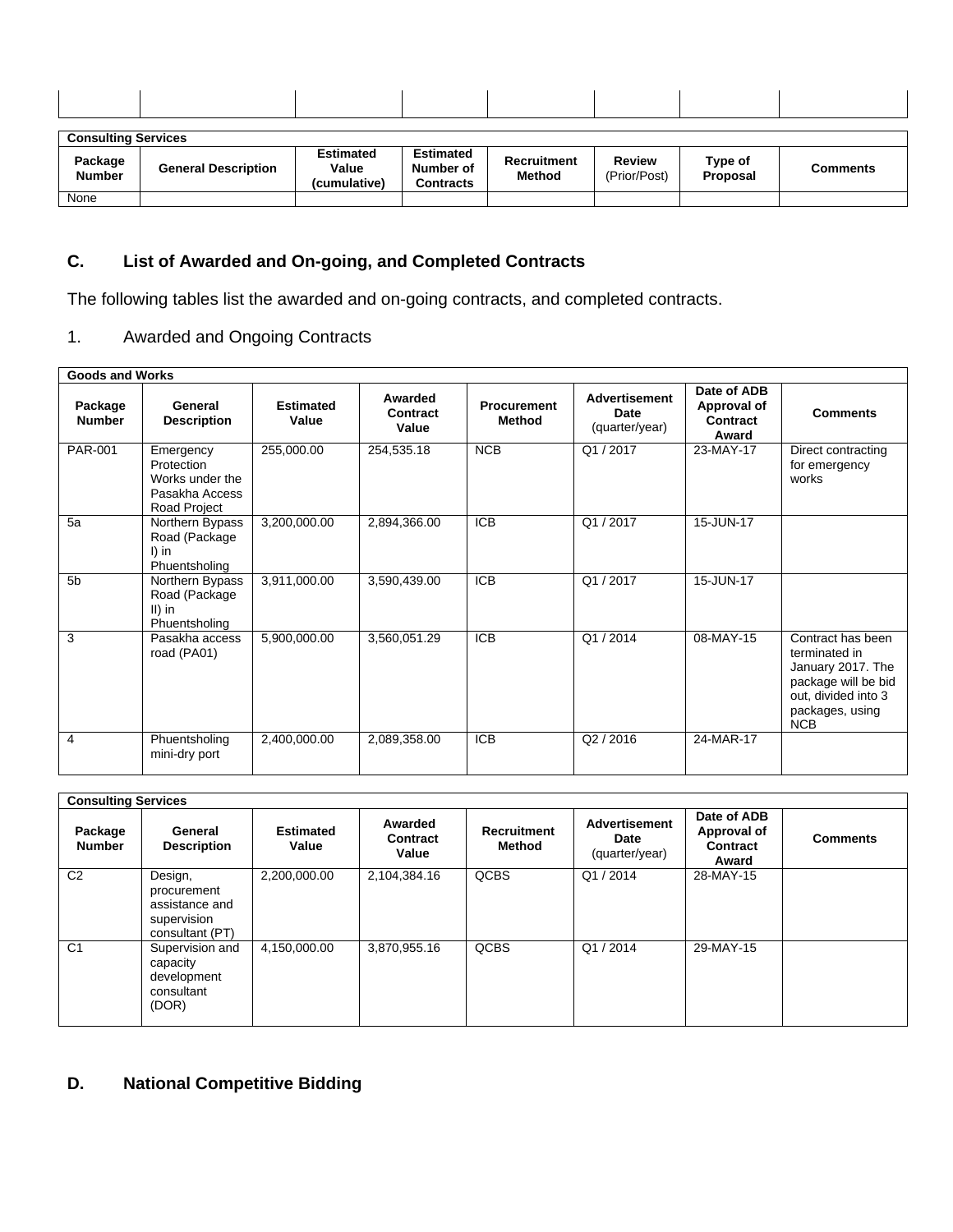#### **1. General**

The procedures to be followed for national competitive bidding shall be the open tendering/bidding method set forth in the [Procurement](http://www.mof.gov.bt/downloads/procurementmanual1.pdf) Rules and Regulations 2009 issued by the Ministry of Finance of the Royal Government of Bhutan with the clarifications and modifications described in the following paragraphs.

#### **2. Domestic Preference**

No preference of any kind shall be given to domestic bidders or for works of domestically manufactured goods. Clause 1.1.2.2 of the [Procurement](http://www.mof.gov.bt/downloads/procurementmanual1.pdf) Rules and Regulations 2009 shall not apply.

### **3. Registration**

Foreign suppliers and contractors from ADB member countries shall be allowed to apply for pre-qualification and to bid, without national registration, licensing and other government authorizations, leaving compliance with these requirements until after notice of award and before signing of contract.

Where registration is required prior to award of contract, bidders: (i) shall be allowed a reasonable time to complete the registration process; and (ii) shall not be denied registration for reasons unrelated to their capability and resources to successfully perform the contract, which shall be verified through post-qualification.

### **4. Exclusion of Bidders / National Sanctions List**

Exclusion of bidders for reasons cited in paragraph 2.1.4.1 of the BPM, including inclusion on national sanctions lists may be applied only with prior approval of ADB. Rejection of bids on account of "past poor performance" of bidders shall also be subject to ADB's prior approval.

## **5. Qualifications**

Post qualification shall be used unless prequalification is explicitly provided for in the loan agreement/procurement plan.

If prequalification is undertaken, the prequalification criteria shall be based on ADB's User's Guide to Prequalification of Bidders.

From the date of advertisement, a minimum period of 28 days shall be allowed for the preparation and submission of prequalification applications.

### **6. Eligibility of Bidders**

The eligibility of bidders shall be as defined under Eligibility provisions of ADB's Procurement Guidelines ("Guidelines") (March 2013, as amended from time to time), accordingly, no bidder or potential bidder should be declared ineligible for reasons other than those stated the Guidelines.

### **7. Procurement Thresholds and Procurement Methods**

In cases of conflict between the thresholds as prescribed in Clause 4.1 of the BPM and the Procurement Plan, the lower threshold shall prevail. The procurement methods specified on the Procurement Plan shall be followed.